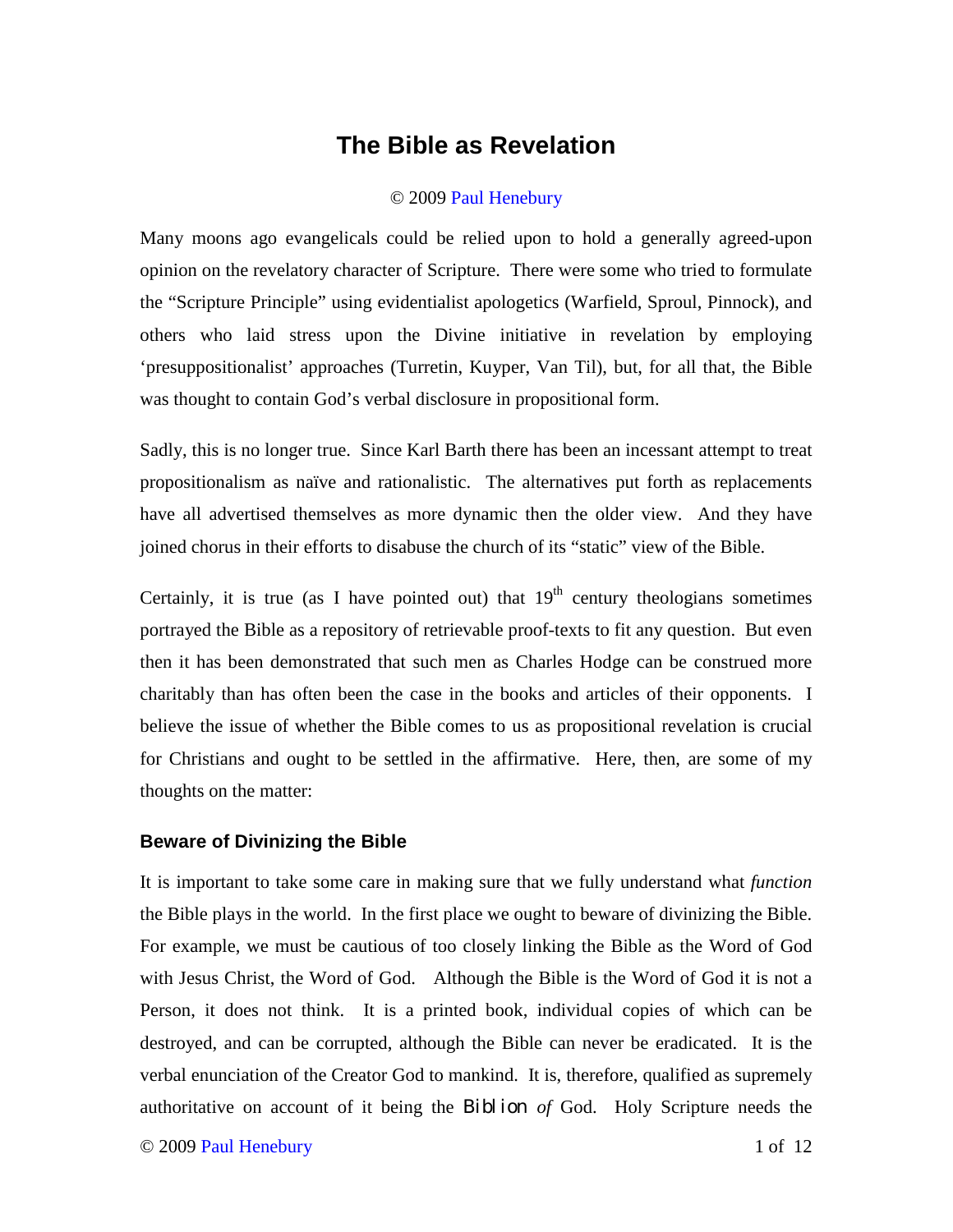protection of God to stay extant in this world, and it needs the power of God if it is to be truly effectual in this world. Christians do not worship the Bible, they worship the God who has inspired the Bible and who reveals Himself in the Bible. All Scripture is Qeopneustoς (2 Tim.3:16), so it carries an inherent authority far above any word that can be spoken by man. This is why our Lord answered the Tempter with the Scripture. This is why He told the Devil, "Man shall not live by bread alone, but by every word that proceeds from the mouth of God." (Matt. 4:4). Scripture is not, however, God Himself. It is, as Bavinck called it, "the instrumental efficient cause of theology."<sup>1</sup> As such theology is not reachable without a Biblical base, for as Bavinck stated elsewhere, "The science of the knowledge of God stands on the reality of his revelation."<sup>2</sup>

#### **Scripture as Propositional Revelation**

Holy Scripture is the faithful written testimony of God's special revelation to men, and is, by virtue of its inspired nature, *the sole* source of special revelation. In written form special revelation (the Bible) is propositional in character. By "propositional" we mean an objective disclosure in contradistinction to a purely personal subjective impression. Carl Henry has said:

The Bible depicts God's very revelation as meaningful, objectively intelligible disclosure. We mean by propositional revelation that God supernaturally communicated his revelation to chosen spokesmen in the express form of cognitive truths, and that the inspired prophetic-apostolic proclamation reliably articulates these truths in sentences that are not internally contradictory.<sup>3</sup>

This kind of definition is being challenged even within evangelical circles by theologians who have drunk too deeply from the cup of postmodernism and who, as a result, have over-applied the objections to classical foundationalism. They claim that to refer to the Bible as propositional turns it into a rationalistic "concordance" for theology.

One writer of the "the Evangelical Left" has recently objected that this leads to viewing Scripture, as a source of information for systematic theology. "As such" it is viewed as a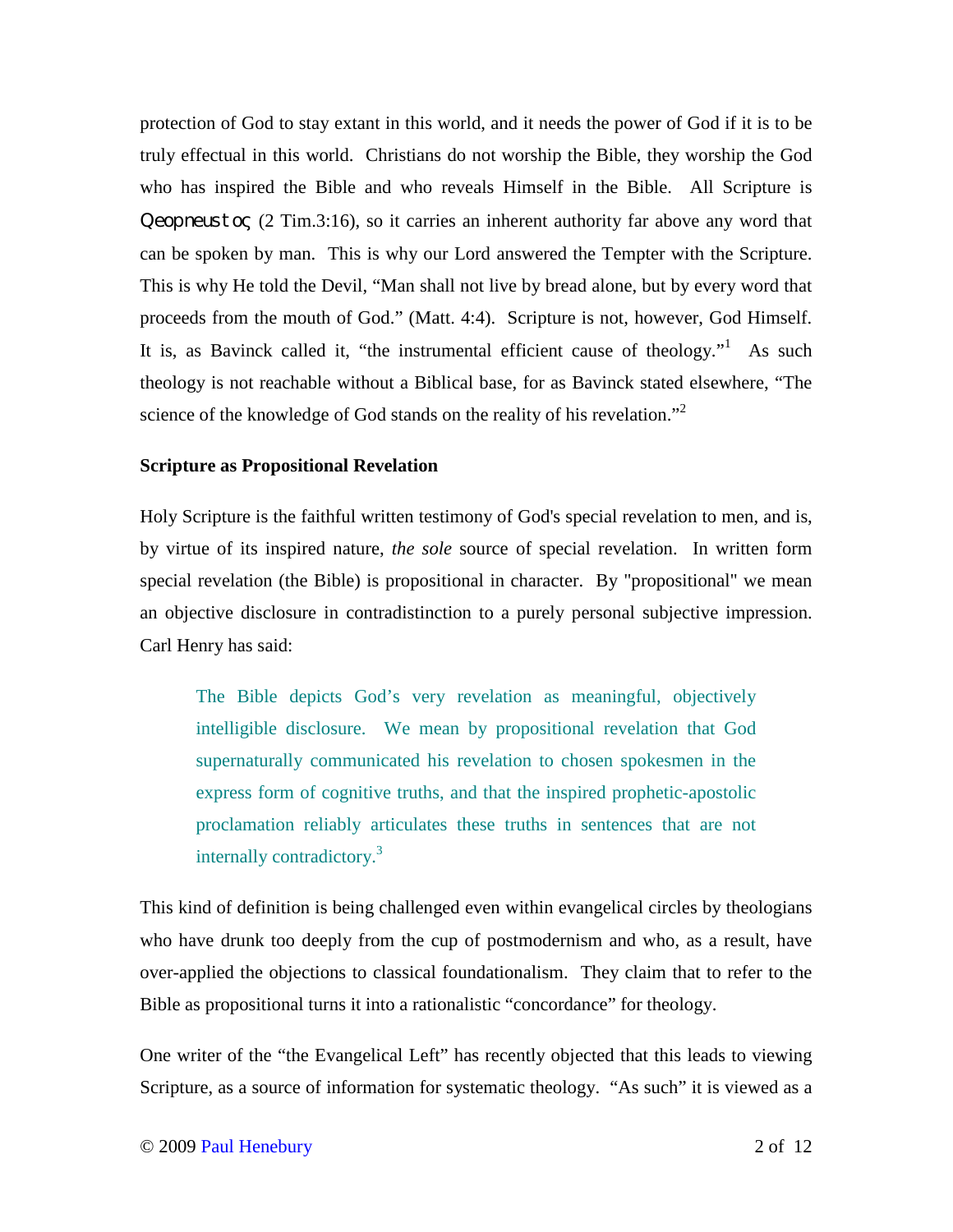rather loose and relatively disorganized collection of factual, propositional statements."<sup>4</sup> This account reveals a reaction to certain statements made by men like Charles Hodge, which seemed to imply that the Bible was simply a repository of proof-texts to be sorted into the respective corpora of systematics. But this was never what was intended. Besides, whatever definitional failings may be found in Hodge, the same cannot be said of Henry. Indeed, that author offers one of the clearest and best definitions of propositional revelation available when he writes, "The inspired Scriptures contain a body of divinely given information actually expressed or *capable of being expressed* in propositions. In brief, the Bible is a propositional revelation of the unchanging truth of God."<sup>5</sup> (Emphasis added).

God has revealed factual information about Himself in Scripture. This Revelation is not put over in visuals or sound-bytes, but is set down rationally through linear argumentation and objective declaration. The prophet Isaiah outlined the method of learning the Scripture.

Whom shall He teach knowledge? And whom shall He make to understand doctrine?...For precept must be upon precept, precept upon precept, line upon line, line upon line, here a little and there a little. - (Isaiah 28:9-10).

It is necessary to learn the doctrines of Scripture by laying one proposition upon another so that the truth dawns upon us as it gradually starts to loom larger in our thoughts.<sup>6</sup> This consideration is what ought to give shape to our daily life, not to mention our hearing of sermons. It is the lack of proper attention to the propositional character of the Bible that is partly to blame for the evangelical downgrade that has enveloped the western churches in our day.

#### **The Attack on Propositional Revelation**

Scholars from across the theological spectrum whether Neo-Liberal, Neo-Orthodox, or Neo-Evangelical, are quick to argue against the more conservative view of the propositional character of the Bible. One objection, as we have seen, is that of treating the Bible as a sort of theological concordance irrespective of the original contexts of the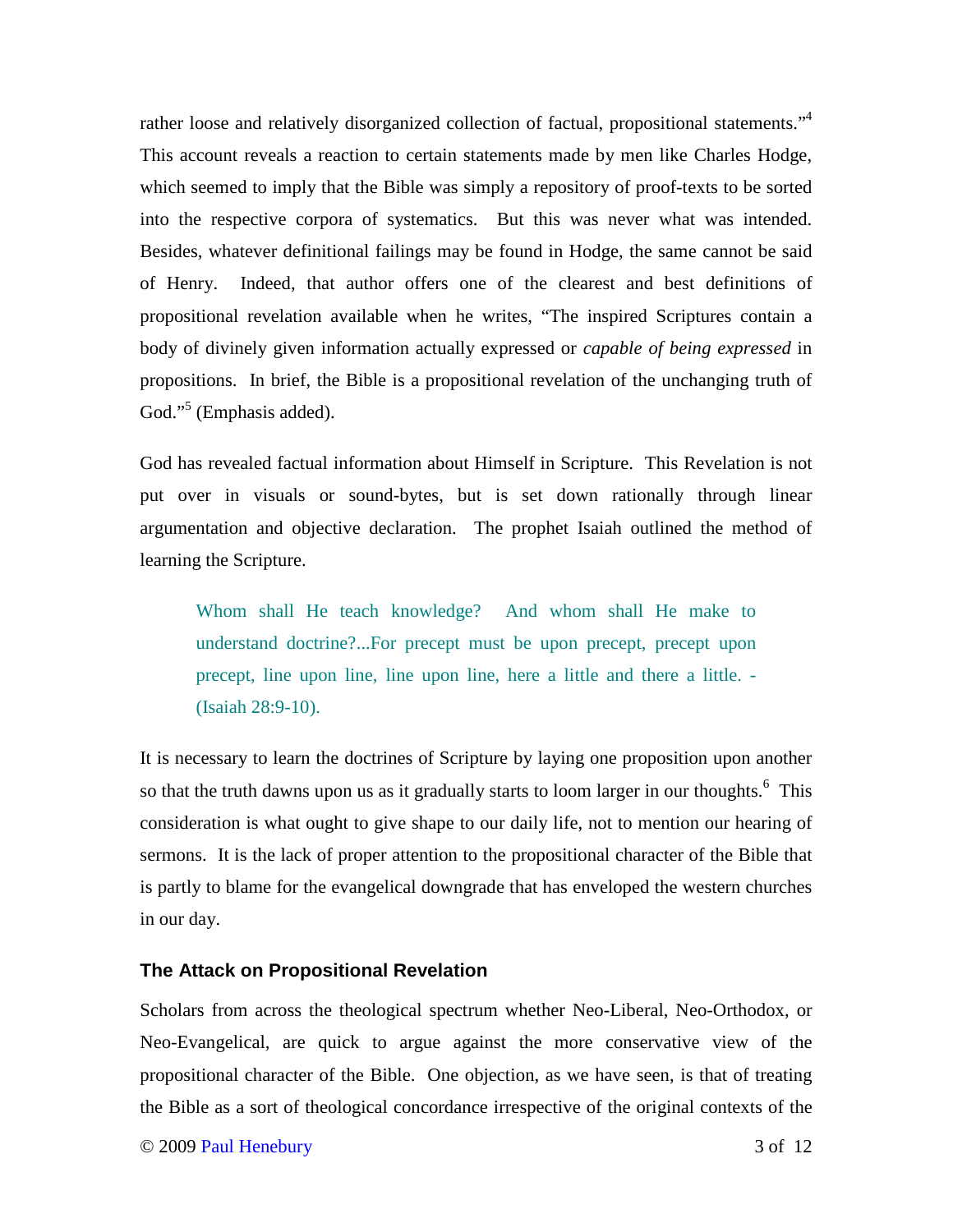passages. Another objection has to do with the propriety of associating the "ineffable" God with human linguistic forms. Some scholars balk at the idea that God could employ what they consider to be the relativistic and culture-bound norms of human language. To them the very thought of propositional truth is archaic nonsense. All propositions are up for grabs as our knowledge moves forward.<sup>7</sup> How can the ineffable and infinite God employ the indefinite symbols of language to communicate "Truth" to us?<sup>8</sup> Surely one must search for "religious truth" (as opposed to scientific truth) in another sphere - the sphere of existential experience.<sup>9</sup>

These are some of the major bones of contention between evangelicals and their more radical counterparts. The issue could also be seen as a disagreement around whether doctrine comes before experience, or experience goes before doctrine. Conservative Christians have traditionally held firmly to the former.<sup>10</sup> For us, doctrine, in the tangible form of Holy Scripture, always precedes experience. To put it another way, the objective external witness of revelation is prior to its internal reception. The external principle of knowledge (*principium cognoscendi externum*) in the Holy Scriptures comes before the internal principle of knowledge (*principium cognoscendi internum*) associated with the Holy Spirit's illumination of His Word to the individual heart and mind. There are many who do not see this. Moises Silva observes:

It is sometimes argued that what really matters in our relationship with God is the *personal* element rather than the *propositional* and that, consequently, when Evangelicals insist that revelation conveys information – and infallible information, no less, - they are not only misconstruing the nature of revelation, they are also committing "bibliolatry" by putting the Bible where God belongs. $^{11}$ 

The only way that opponents of this teaching can avoid the more conservative conclusion is to separate God's revelation from His words in Scripture. So, for the more liberal scholars, experience, which takes the form of some kind of personal "Encounter" with God, but without especial regard for His words, is above any doctrinal formulation. In their opinion the best that the Bible can be said to be is a fallible account of the divine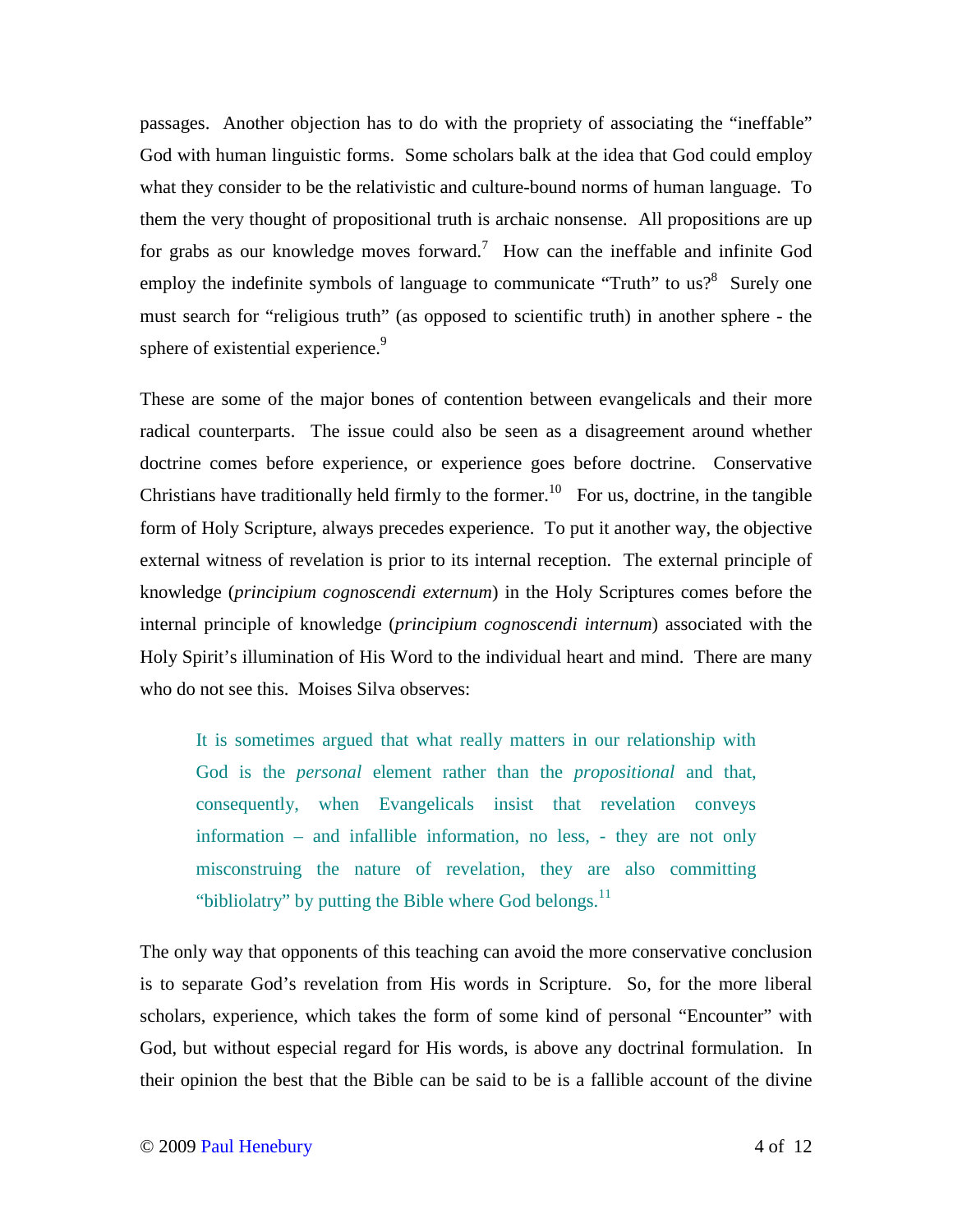disclosure vouchsafed to a few chosen individuals whose lives are only known to us by the writings of mostly anonymous authors (whose regard for facts was not what we would be comfortable with today). Thus, the Bible is merely "a sign of a sign" (Barth), and should never be mistaken for the *actual* revelation of God to men. This sort of argument is heard more frequently today within the broader evangelical community. The respected theologian Donald Bloesch is representative. He states his more nuanced view in these words:

[T]he law and the gospel cannot be equated with objective propositions either in the creeds of the church or in Holy Scripture. They indicate the divinely given meaning of these propositions, a meaning that is never at the disposal of natural reason. To be sure, the divine promise and the divine command come to us through objective statements and words. But they always connote much more than a surface understanding of the text in question. These objective statements are not themselves revelation but the vehicle and outcome of revelation.<sup>12</sup>

Bloesch is saying that although the words and propositions we read in the Bible are objective, God's revelation transcends what is written on the page.<sup>13</sup> His distinction between the words of the Bible and the words of God is not easy to grasp, but it is, perhaps, captured best when he states, "I heartily agree with Carl Henry that God reveals himself not only in acts but in words. But does God reveal words and statements, and, if so, are they identical with the biblical words? Is there a qualitative difference between the speech of God and the writing of humans?"<sup>14</sup> Bloesch recommends evangelicals to look upon the Bible as "the document of the revelation of God's word."<sup>15</sup>

We need to address these concerns, but we also need to note what appears to be a driving impulse in the author that produced them. Bloesch believes that evangelicals are held in the "epistemic bondage" of the Enlightenment, as well as the "cultural bondage" of "patriarchalism and capitalism."<sup>16</sup> He regrets that there are still people who will not allow any divergence between what Scripture and science say about the world, and he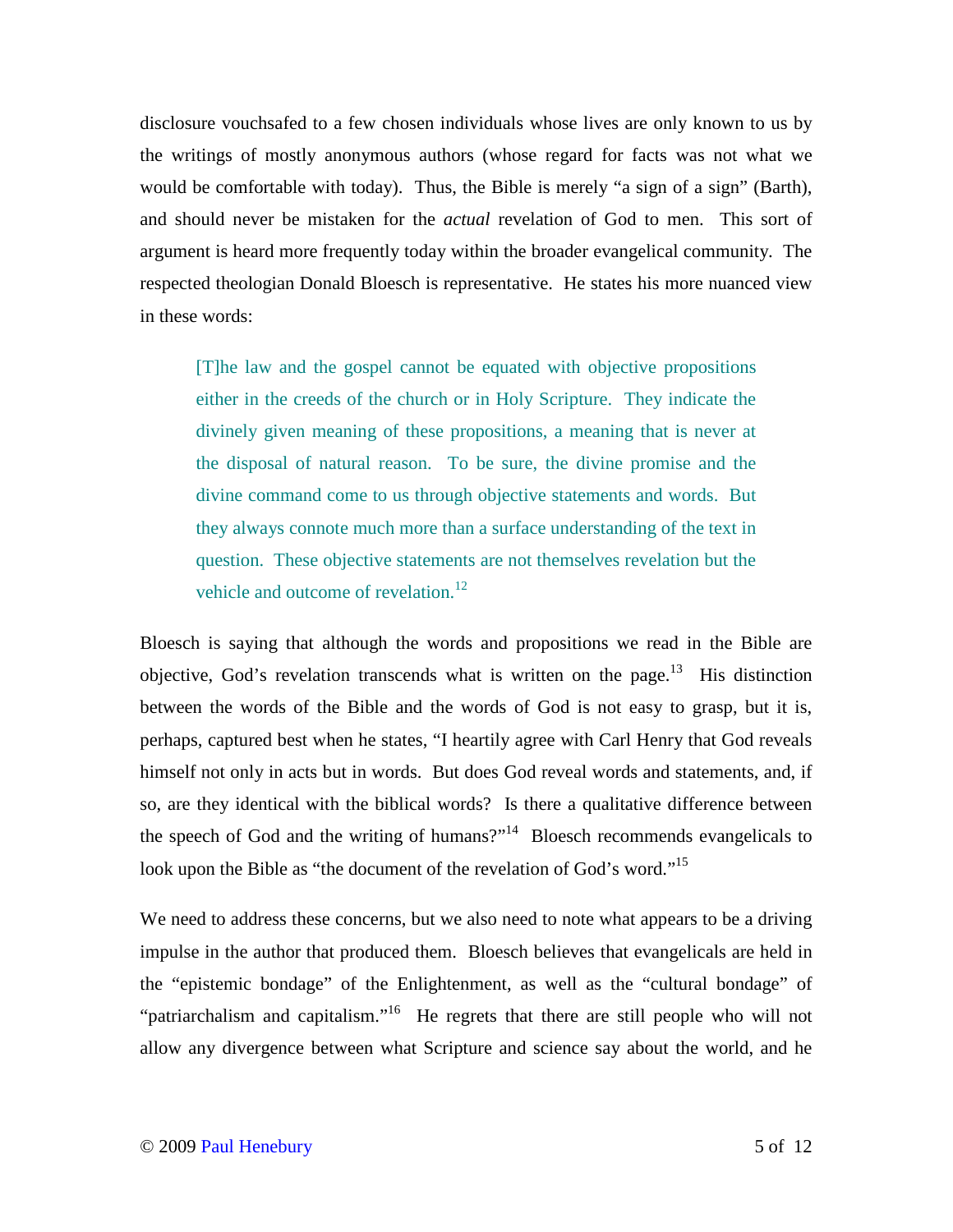advises evangelicals "to recognize that not everything reported in the Bible may be in exact correspondence with historical and scientific fact as we know it today."<sup>17</sup>

What is interesting in this last statement is how totally it reflects the epistemology of the Enlightenment that Bloesch chides "old school conservatives" for maintaining. It refers to "scientific fact" as if it were a collection of incorrigible truths that are just there, existing independently of their Creator.

More criticisms of propositionalism come from the pen of Kevin Vanhoozer of Trinity Evangelical Divinity School, although he is much more constructive. He thinks that, "The main theological complaint to be lodged against propositionalism is that its view of language, Scripture, knowledge and, for that matter, God, is too small."<sup>18</sup> What he means by this is that propositionalism is too reductionistic, paying less attention to the character of science and the text than it should.<sup>19</sup> Within certain parameters we think he has a point. There was always a tendency for propositionalists to emphasize the external value of Scripture-language and not to pay attention to how that language affects the reader.

Vanhoozer notes two things in particular which he thinks are problematical: what he calls respectively, "monologization" and "homogenization." Under the former he asks: "*Can any one point of view – any single voice, perspective, literary genre, or conceptual scheme – adequately articulate the whole truth of the text?*" *<sup>20</sup>* (Italics in original). He believes the answer to the question must be given in the negative, for the reason that the nature of the Bible story is dialogical. Hence, a system based upon propositionalistic analysis would undercut the message of Scripture by underplaying its dramatic sweep. Propositionalism wields too much "conceptual power," and does so inconsiderately. $21$ Relying on the textual literary analysis of Mikhail Bakhtin<sup>22</sup>, Vanhoozer avers, "Dialogical form cannot be reduced to monological substance; yet this is precisely what propositionalism quixotically attempts."<sup>23</sup>

By the epithet "homogenization" he means "proof-texting" or the concept of language which proceeds on the mistaken judgment that the job of exegesis is to extract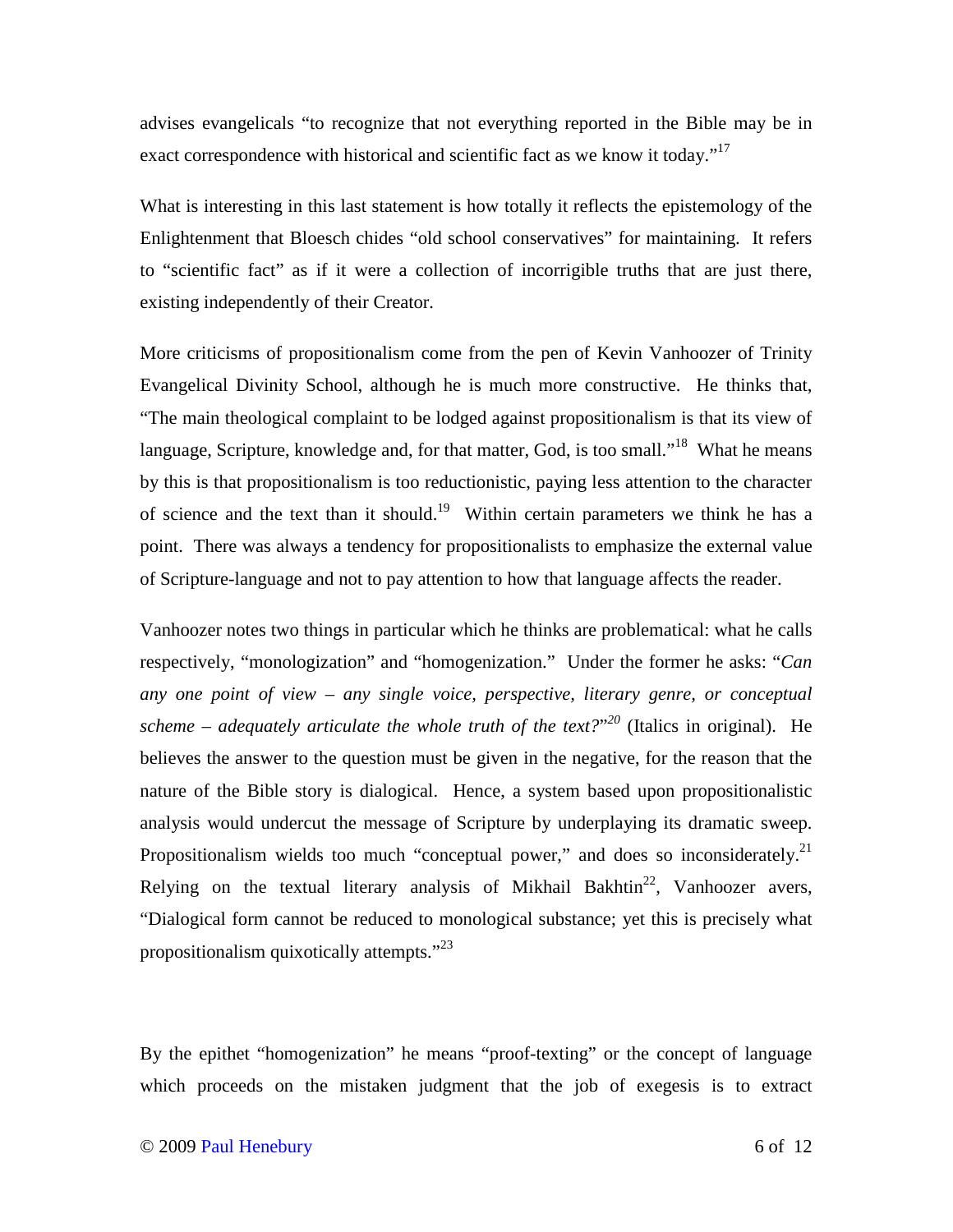propositions from the text in order that a system of "ostensive reference" can be pulled together. This, he states, is a positivist<sup>24</sup> outlook which looks only indifferently at the various genres of Scripture.<sup>25</sup> He proposes a "cognitive-poetic" and "postconservative"<sup>26</sup> approach which respects both the dialogical tensions within the text (e.g. the perspectives represented in the answers provided by the Gospel writers to Jesus' question, "Whom do people say that I am?"),  $27$  together with the requirements of the particular genre being used. "*A postconservative theology recognizes the cognitive significance of literary forms other than assertorical statements.*"<sup>28</sup> (Emphasis in original). His "cognitivepoetic" method is recommended as a corrective to the "cognitive-propositional" attitude of people like Carl F. H. Henry, which he wishes to replace.

## **Response**

How are we to respond to Bloesch's and Vanhoozer's criticisms? We submit the following brief thoughts:

a. If all revelational language is suspect at the propositional level then so is the language of those who make reference to it in order to assert their own theological views. To cite Bernard Ramm's observation about Karl Barth (written prior to his defection to a similar position):

The neo-orthodox insistence that revelation is non-propositional must be considered in the context of statements ... in which ineffable mysticism is rebutted, and a content of revelation insisted upon. It must also be viewed in terms of Barth's *Church Dogmatics* which, when finished, will run to 12,000 pages and 6,000,000 words. Surely there is an undigested something here, for the denial of propositional revelation hardly accords with a  $6,000,000$  word report of it!<sup>29</sup>

Ramm carries on by saying that though revelation may be Encounter, it must also have *content,* and that content must perforce be propositional.<sup>30</sup>

b. The prophets and apostles, not to mention our Lord Himself, employed propositions which were meant to be understood as from God. This can be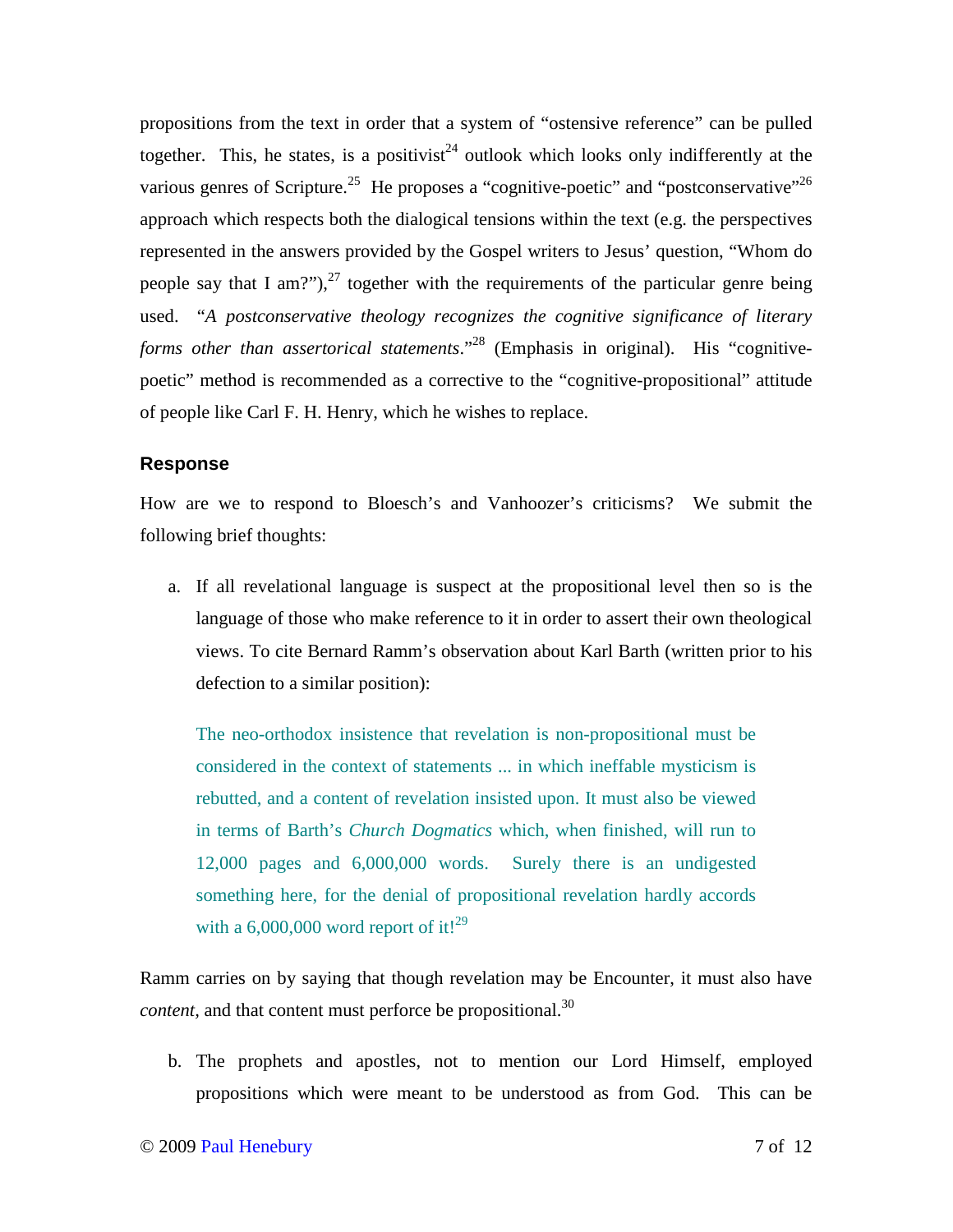demonstrated from numerous places in both Testaments (e.g. Exod. 20:22; 1 Ki. 14:18; Isa. 30:8; Jer. 36:1-32; Num. 23:19; Psa. 12:6; 119:140; Prov. 30:5; Jn. 5:45-47; Rom. 9:17; Rev. 22:18-19, etc).<sup>31</sup>

- c. Much modern language theory is sustained by the unsupportable and fantastic dogmas of naturalistic evolutionism.<sup>32</sup> This presumption cannot sustain itself factually, particularly since all propositions require intimate association with the laws of Logic and Order. Evolution simply is not a powerful enough mechanism to produce language in the first place. There needs to be a biblical explanation for language. If God has not revealed truth about His world in propositional form, there seems to be no good explanation available for the language we all have to use.
- d. As Bible-believing Christians, then, we assert that language is a gift from our Creator for the purpose of meaningful communication between Himself and His creature (Exod. 4:11).<sup>33</sup> We grant that God "stoops" (Calvin) to declare His mind to us, but this does not rule out the ability for truth to be conveyed to us both clearly and accurately in words.<sup>34</sup> If He does not, then there can obviously be no such thing as a worldview, since one cannot build a worldview on propositionless statements.
- e. Objectors often misrepresent those who, like Carl Henry,  $35$  strongly avow propositional revelation as "rationalists."<sup>36</sup> But one need not be a rationalist to hold such a teaching. All would agree that the Holy Spirit must work with the Word to bring conviction and fuller understanding (see the next section), but the statements of Scripture are, nevertheless, revelatory to the world of men. Furthermore, they are not merely *prescriptive* of what men ought to do, they are *descriptive* insofar as they speak about the kind of world that God has made and still governs.
- f. If revelation is separated from the Bible then there cannot be any objective revelation from God to any other but an elect individual (to whom He chooses to make Himself known). This would mean that God is not interested in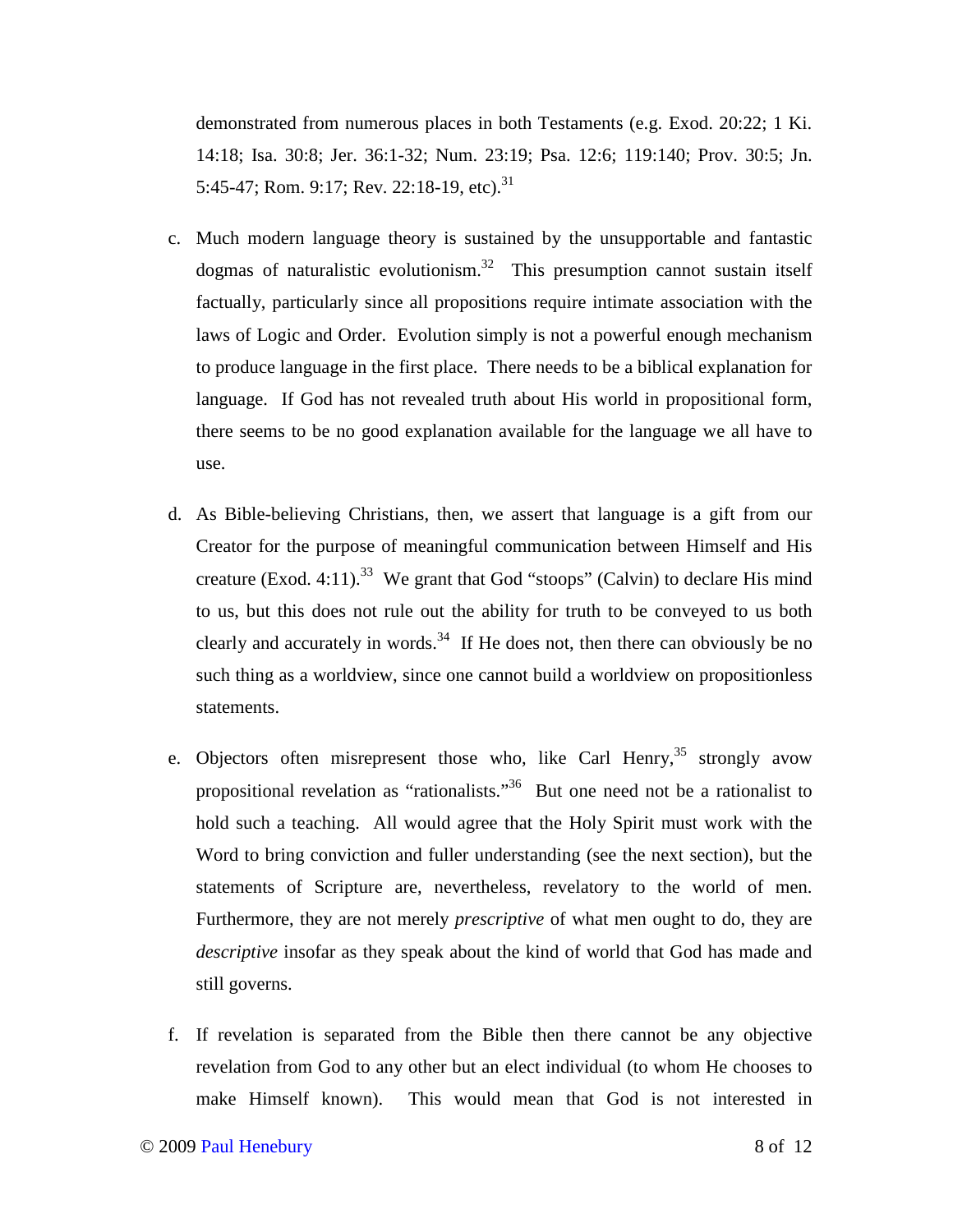commanding, reproving or guiding the non-elect world. This, in turn, would create a discontinuity between general revelation and special revelation.<sup>37</sup> On that score, what is one to make of Paul's words to the Athenians that God now commands all men everywhere to repent (Acts 17:30)?

- g. One may agree with Vanhoozer that there is a dialogical quality in much of Scripture. Still, the question remains if that dialogue may be represented with all its integrity intact by the possibility of its being put in propositional form. We believe it can.<sup>38</sup> If it cannot, then it would seem that there is something ineffable in the communication process that cannot be bridged by human reason, even when it is guided by the Spirit of Truth. Yet, as Nash says, propositions are the minimal vehicles of truth<sup>39</sup>, and truth is not presented in the Bible as a partly mystical thing. Perhaps we are being unfair to Vanhoozer here, since he only seems to be stating an obvious limitation of propositionalism which, if altered, might encourage evangelical theologians to be more 'involved' with their subjectmatter?
- h. Although he does not wish to caricature propositional revelation<sup>40</sup>, this is what it ends up looking like. For Vanhoozer, any "dedramatization" of the text strips crucial meaning from it. But granted that propositionalists have not always factored in the concerns of genre and structure, this seems to be a fault of the fallible interpreter, not of the overall methodology. Indeed, owing to our dilatory insufficiency to fully comprehend the depth of meaning of any text, we do not see how Professor Vanhoozer can escape the same criticism down the road.
- i. Finally, following Vanhoozer's prescription would take the art of theologizing and interpretation quite out of the reach of the average Christian and onto a whole new academic level; and not one that accords well with the reason why revelation came to man in the first place.<sup>41</sup> This is something which, all other reasons aside, one would instinctively oppose.<sup>42</sup>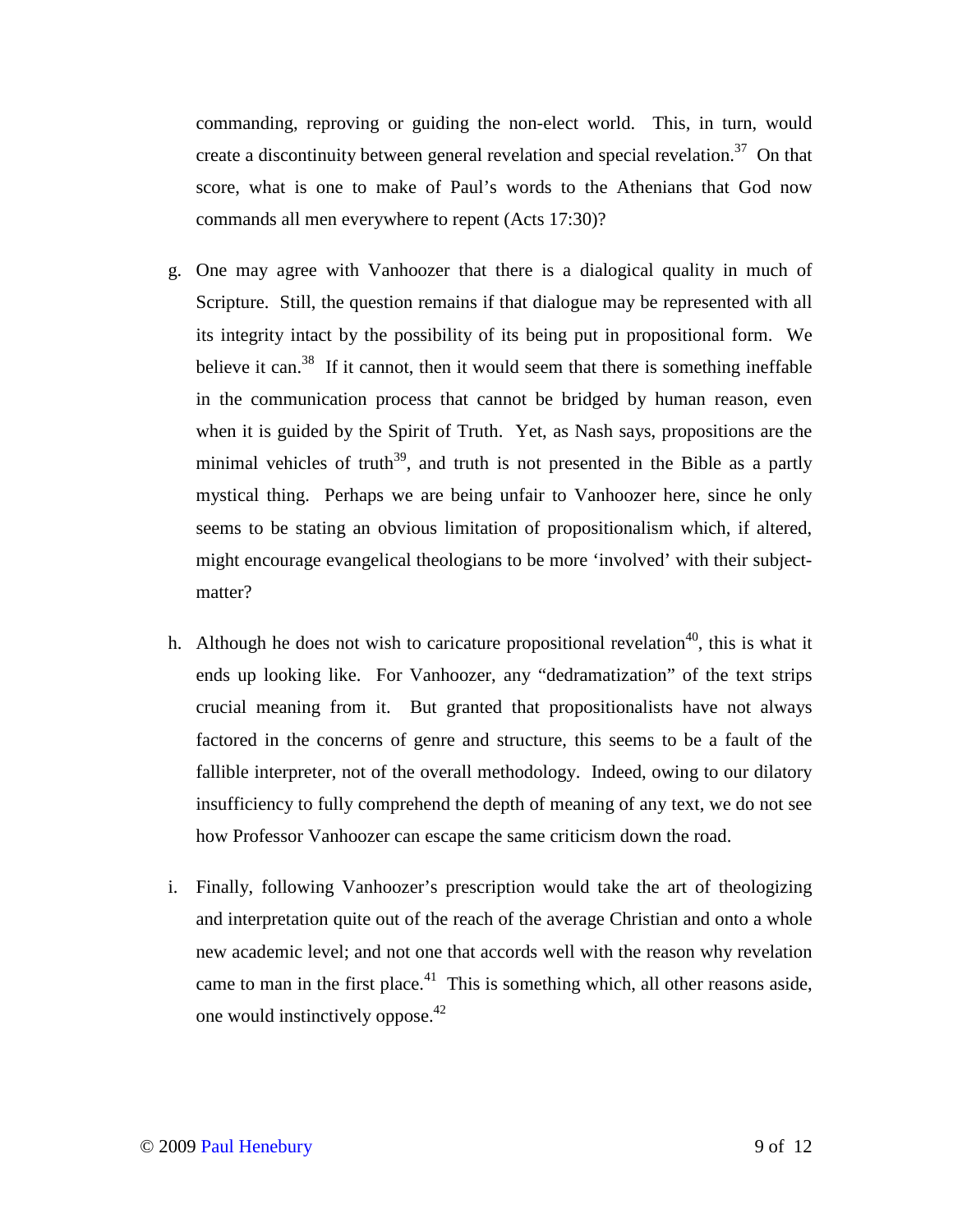3 Carl F. H. Henry, *God, Revelation and Authority*, 3.456-457.

<sup>5</sup> Henry, 3.457.

<u>.</u>

<sup>8</sup> At this point Bibliology and Epistemology touch.

 $14$  Ibid, 67.

 $15$  Ibid, 68.

<sup>16</sup> Ibid, 33.

<sup>17</sup> Ibid, 37.

<sup>18</sup> Kevin J. Vanhoozer, *The Drama of Doctrine: A Canonical-Linguistic Approach to Christian Theology*, (Louisville, KY: Westminster/John Knox Press, 2005), 268.

 $19$  Ibid.

 $20$  Ibid, 270.

<sup>1</sup> Herman Bavinck, *Reformed Dogmatics,* 1.213.

<sup>2</sup> Bavinck, *The Philosophy of Revelation*, (Grand Rapids: Eerdmans, 1953), 20.

<sup>4</sup> John R. Franke, *The Character of Theology*, 88. In a footnote on the same page the author notices that Carl Henry develops his definition of theology, based on Biblical propositions, in Volume I of his *God, Revelation and Authority*. But interestingly, Franke neglects to refer his reader to Henry's thorough examination of the pros and cons of propositional revelation in Volume III of his opus, pages 403-487.

<sup>6</sup> See also Nehemiah 8:8.

<sup>7</sup> George Lindbeck, *The Nature of Doctrine: Religion and Authority in a Postliberal Age*, (Philadelphia: Westminster Press, 1984), 119-120, 192f.

<sup>&</sup>lt;sup>9</sup> This follows the thinking of Kant who walled-off 'God-Talk' in the unknowable realm of the Noumenal, while placing the empirical sciences with us in the Phenomenal.

<sup>10</sup> See, for example, the insightful remarks in Iain Murray, *Evangelicalism Divided*, (Edinburgh: Banner of Truth, 2000), Chapter 7.

<sup>&</sup>lt;sup>11</sup> Moises Silva, *God, Language and Scripture*, Foundations of Contemporary Interpretation, (Grand Rapids: Zondervan, 1996), 215.

<sup>&</sup>lt;sup>12</sup> Donald G. Bloesch, *Holy Scripture*, Christian Foundations, (Downers Grove: IVP, 1994), 52.

 $13$  E.G. "The Word of God is not to be reduced to objective rational statements: it is God in action, God speaking and humans hearing." – Ibid, 48.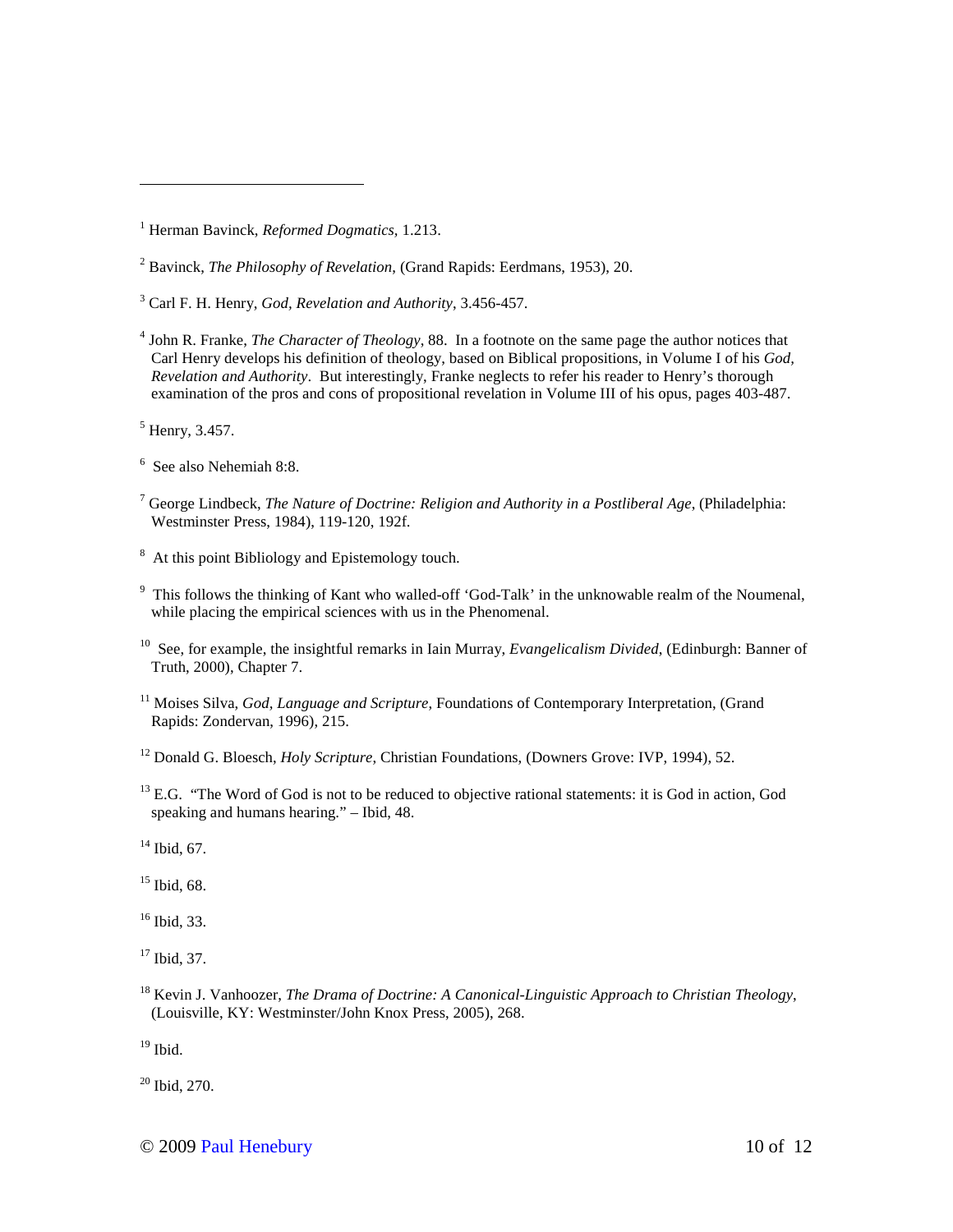$21$  Ibid, 269.

<u>.</u>

<sup>22</sup> Especially Mikhail Bakhtin, *Problems of Dostoevsky's Poetics*, ed. Caryl Emerson (Minneapolis: University of Minnesota Press, 1984).

 $23$  Vanhoozer, 270.

 $24$  Ibid, 271.

<sup>25</sup> Ibid, 272.

<sup>26</sup> By "*post*conservative" Vanhoozer means that evangelical theology must cut through the dichotomy between God *saying* and God doing. He is as fastidious as anyone could be in believing that God's meaning is to be discovered in the text. See Ardel B. Caneday's essay, "Is Theological Truth Functional or Propositional? Postconservatism's Use of Language Games and Speech-Act Theory," in Millard J. Erickson, Paul Kjoss Helseth, Justin Taylor, eds., *Reclaiming The Center*, (Wheaton, IL: Crossway Books, 2004), 156 n.89.

<sup>27</sup> Ibid, 274.

<sup>28</sup> Ibid, 278.

<sup>30</sup> Ibid. 98.

<sup>31</sup> For a full examination of this topic see Wayne Grudem's essay entitled, "Scripture's Self-Attestation and the Problem of Formulating a Doctrine of Scripture" in D. A. Carson & John D. Woodbridge, *Scripture And Truth*, (Grand Rapids: Zondervan, 1983), 19-59.

 $32$  We look at the Biblical view of language further on.

<sup>33</sup> For more on this subject see Robert L. Reymond, *A New Systematic Theology of the Christian Faith*, 16ff. A fuller treatment can be found in John Warwick Montgomery's essay "Biblical Authority" in his *The Suicide of Christian Theology*, 314-379.

<sup>34</sup> Henry, *God, Revelation and Authority,* 3.480.

 $35$  There is not space here to proceed further along this line of inquiry. Henry has come under fire from many quarters, but it seems to us that he has either been misread or else has gone unread. For an excellent refutation of the charge that Henry is a "modernistic-rationalist" which also discusses Henry's views on the matter at hand, see Chad Owen Brand, "Is Carl Henry A Modernist? – Rationalism and Foundationalism in Post-War Evangelical Theology," - Trinity Journal, 20:1 (Spring 1999).

 $36$  Maybe this has something to do with the fact that men like Donald Bloesch call themselves "fideists"? See Donald G. Bloesch, *A Theology of Word and Spirit*, (Downers Grove: IVP, 1992), 21. Bloesch does make it plain that he does not want to be labeled a fideist "in the narrow or reductionist sense because our faith has a sure anchor and basis in an objective revelation in history." Yet this "objective revelation" is not given in objective language!

<sup>37</sup> Henry, 2.72.

<sup>29</sup> Bernard Ramm, *The Pattern of Religious Authority*, 97.